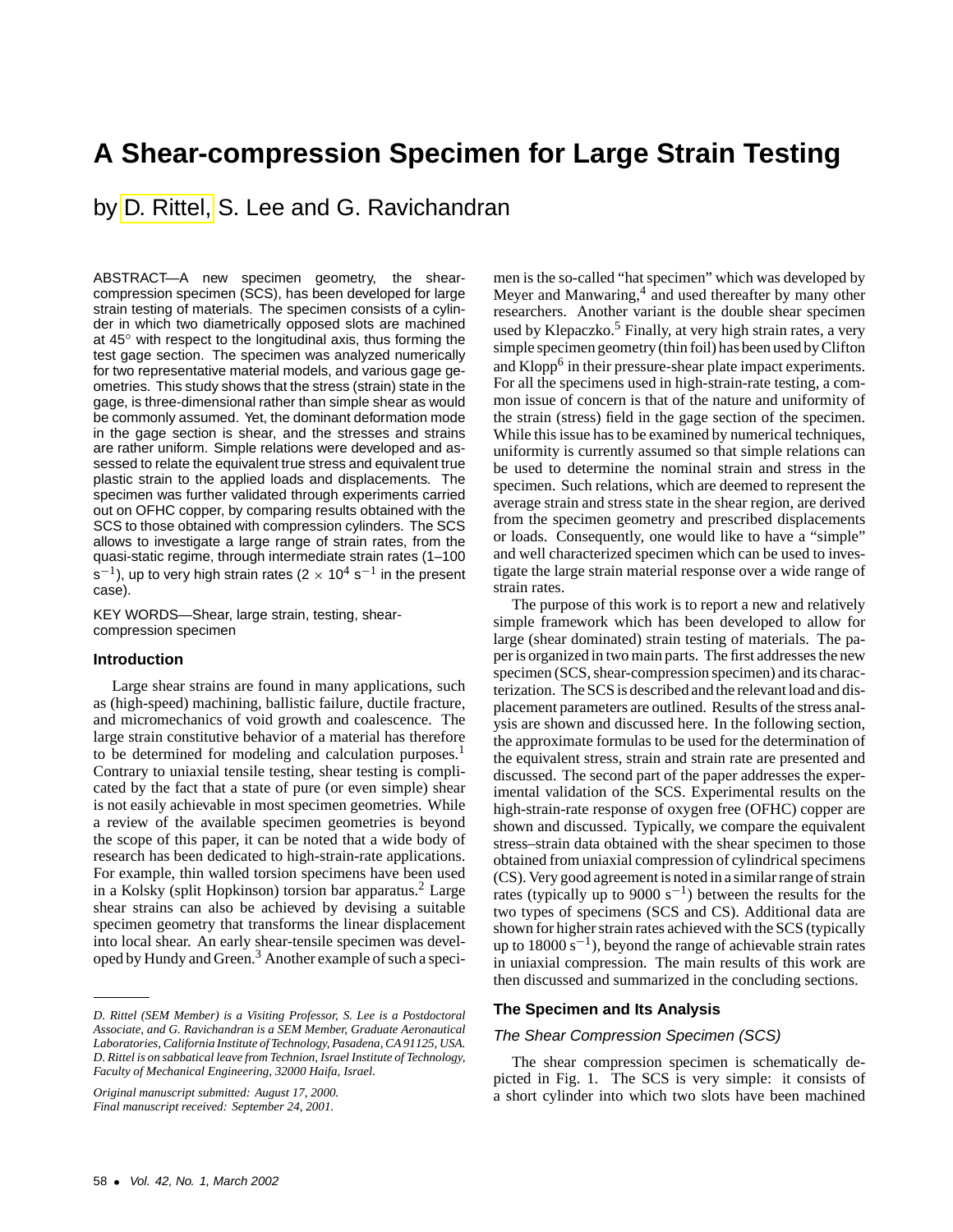

Fig. 1—Schematic representation of the shear compression specimen. All dimensions are in mm.  $h, t$  and  $\phi$  are the geometrical parameters used for stress and strain determination.

at 45◦ to the longitudinal axis. The key idea is that upon longitudinal compression of the cylinder, the gage section will be subjected to a dominant state of shear deformation. The deforming gage is defined by its height  $(h)$  and thickness  $(t)$ . The diameter of the cylindrical sections  $(\Phi)$  is chosen such that they remain elastic during the test. These sections prescribe and transfer the vertical displacements and loads to the gage section. A clearance  $(\rho)$  is machined in the specimen, to provide visual access to the gage and facilitate diagnostics (e.g. real-time temperature monitoring, or deformation related features). The clearance does not affect load transmission to the gage section. Typical deformed metallic specimens are shown in Fig. 2. In this figure the shear dominated nature of the gage deformation is clearly illustrated.

# Numerical Analysis of the Shear Compression Specimen

## COMPUTATIONAL MODEL

The stress and strain states of the specimen were determined numerically using finite element analysis. This stage of the specimen development is needed to firmly establish certain assumptions and to extract simple relationships for the equivalent stress and strain. The numerical model is also needed to address specific important issues, such as:

- boundary conditions for the gage section, i.e. how is the prescribed global displacement transferred to the deforming gage section;
- nature of the stress and strain field, i.e. threedimensional nature of the fields and dominance of specific component;
- uniformity of these fields, to establish assumptions of stress (strain) homogeneity;
- influence of the cylindrical sections of the specimen, to verify that these sections just transfer loads and displacements without permanent deformation;
- influence of the constitutive law, to verify that the results obtained are independent of the nature of the investigated materials. Such response is expected when



Fig. 2—Photographs of deformed specimens. From left to right: annealed Ti-6Al-4V titanium alloy, commercial OFHC copper and 6061-T351 aluminum alloy. The shear dominated deformation of the gage section is noticeable.

the boundary conditions are purely governed by kinematics of deformation;

• determination of the equivalent stress and strain from boundary data (forces, displacements) and development of valid approximate relationships to be used in testing.

For the sake of brevity, we will report here selected numerical results, while a full account of the numerical study will be reported in a subsequent paper.

The SCS was discretized for three-dimensional static finite element analysis, using 8 node isoparametric brick type elements. The model comprised about 800 elements and was analyzed using the ABAQUS finite element program.<sup>7</sup> Uniform vertical displacements  $(d)$  were applied to the upper boundary of the specimen, while the motion of the lower boundary was constrained in the vertical direction only. The analysis allowed for large deformations (geometrical nonlinearities) and large strains. The material constitutive response was modeled by a bilinear representation (elastic and isotropic hardening plastic). Two generic materials were modeled, with different tangent plastic moduli (Table 1) but with the same elastic (Young) modulus, Poisson's ratio and yield stress. These materials, were selected to represent a typically "soft" and a "hard" material, to cover two extreme types of material response. We have made here no attempt to investigate different constitutive models.

### NUMERICAL RESULTS

### Boundary conditions for the gage section

The first point to be addressed is that of the boundary conditions which are imposed to the gage. In other words, for a given global displacement, what is the influence of the stiffness of the cylindrical sections of the SCS. A verification of the vertical displacement of two symmetrically located edge points on the gage section showed that the two points experience identical vertical displacements, regardless of the kind of material. Fig. 3 shows the relationship between the prescribed vertical displacement, d, and the local vertical displacement experienced by the gage (one of the two above-mentioned points), for the two kinds of materials.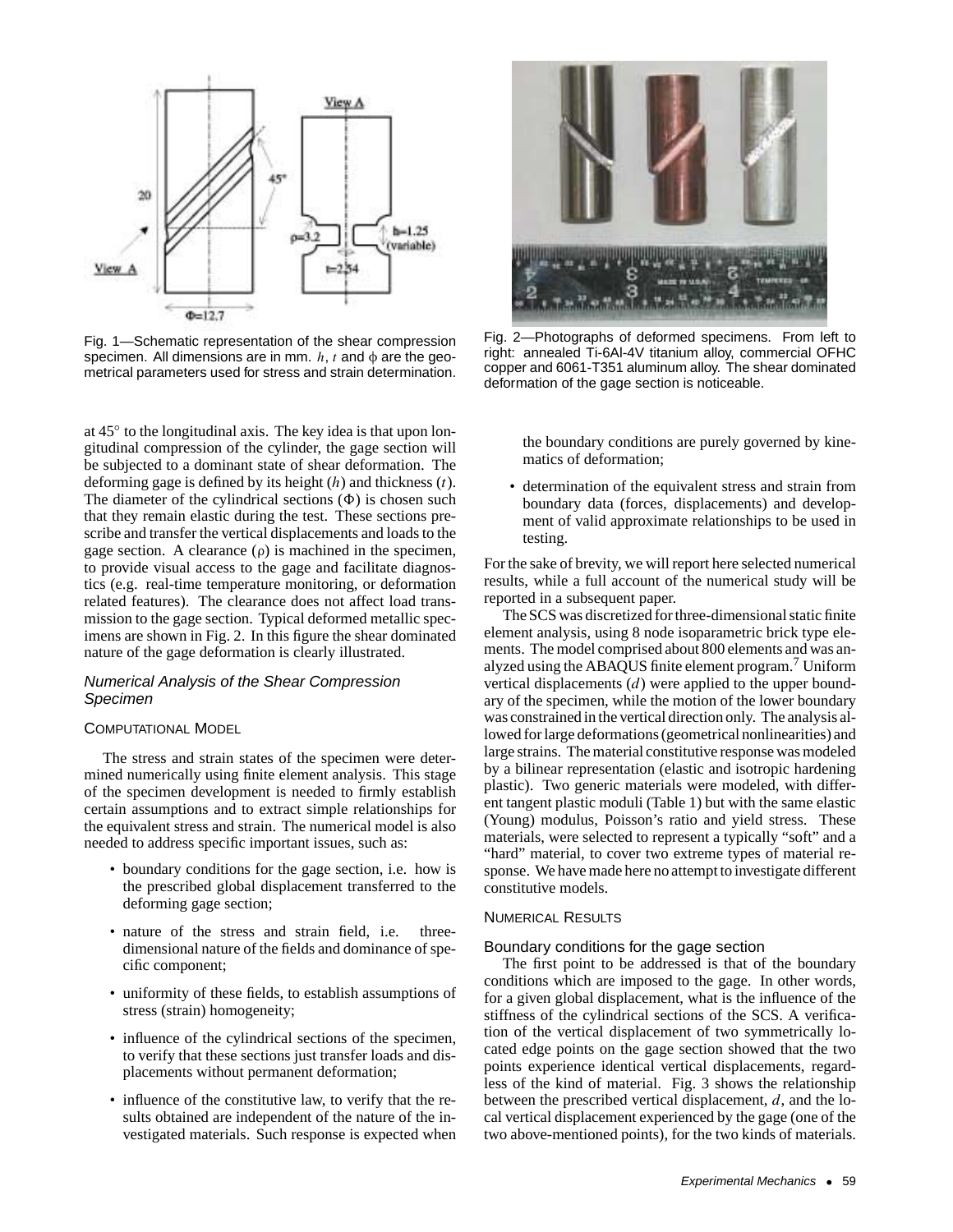TABLE 1—CONSTITUTIVE PARAMETERS FOR THE TWO KINDS OF MODEL METELS USED IN THE NUMERICAL SIMU-LATIONS OF THE SHEAR COMPRESSION SPECIMEN (SCS)

|          | Yield Stress |                 | Young's Modulus, E |                   |
|----------|--------------|-----------------|--------------------|-------------------|
| Material | (MPa)        | Poisson's Ratio | 'GPa)              | Hardening Modulus |
| "Hard"   | 400          | 0.33            | 210                | E/100             |
| "Soft"   | 400          | 0.33            | 210                | E/500             |



Fig. 3—Computed displacements of a representative point on the gage section, as a function of the prescribed vertical displacement. Note that for the "soft" material, there is a one to one correlation between these two factors, indicating that the cylindrical sections of the SCS do not alter the specimen stiffness.

For the "hard" material, the local displacement is identical to the prescribed displacement for only a limited range (up to  $d = 0.7$  mm). By contrast, the local and prescribed displacements are virtually identical for the "soft" material for the overall prescribed displacement range. Similar additional results were obtained when the gage height,  $(h)$ , was reduced to half its current value (Fig. 1), all other parameters being kept unchanged. The relation between local and prescribed displacements remains as before, with the distinction that the matching range for the "hard" specimen is now reduced to about half its previous value, i.e. about 0.35 mm.

At this stage, it is concluded that the boundary displacements are identical to those experienced by the gage section for a "soft" material, regardless of the gage height. For the "hard" material, there is a limited range of one to one correlation between these two displacements, which is also scaled by the gage's height.

#### Stress and strain fields

The calculated stress and strain components are referred to the current (deformed) configuration, i.e., true stress and strain. The shear strain and shear stress distributions were found to be rather uniform in the gage of the SCS, regardless of the material. Typical equivalent plastic strain and (Mises) stress fields are plotted as contours in Figs. 4 and 5, respectively. These figures confirm the relative uniformity of the equivalent stress and strain fields in the gage section.

Next, an element located at the center of the gage section was "monitored", being considered as representative of the field quantities in the gage section, on the basis of the



Fig. 4—Computed equivalent plastic strain, in the local gage section coordinate system. Note the uniformity of the deformation in the gage section. Most of the gage experiences strain levels in the range of 0.298–0.328 in this case.



Fig. 5—Calculated (Mises) equivalent stress for the strain levels of Fig. 4, in the local gage coordinate system. Note the uniformity of the stress in the section gage. Most of the gage experiences stress levels in the range of 924–1000 MPa in this case.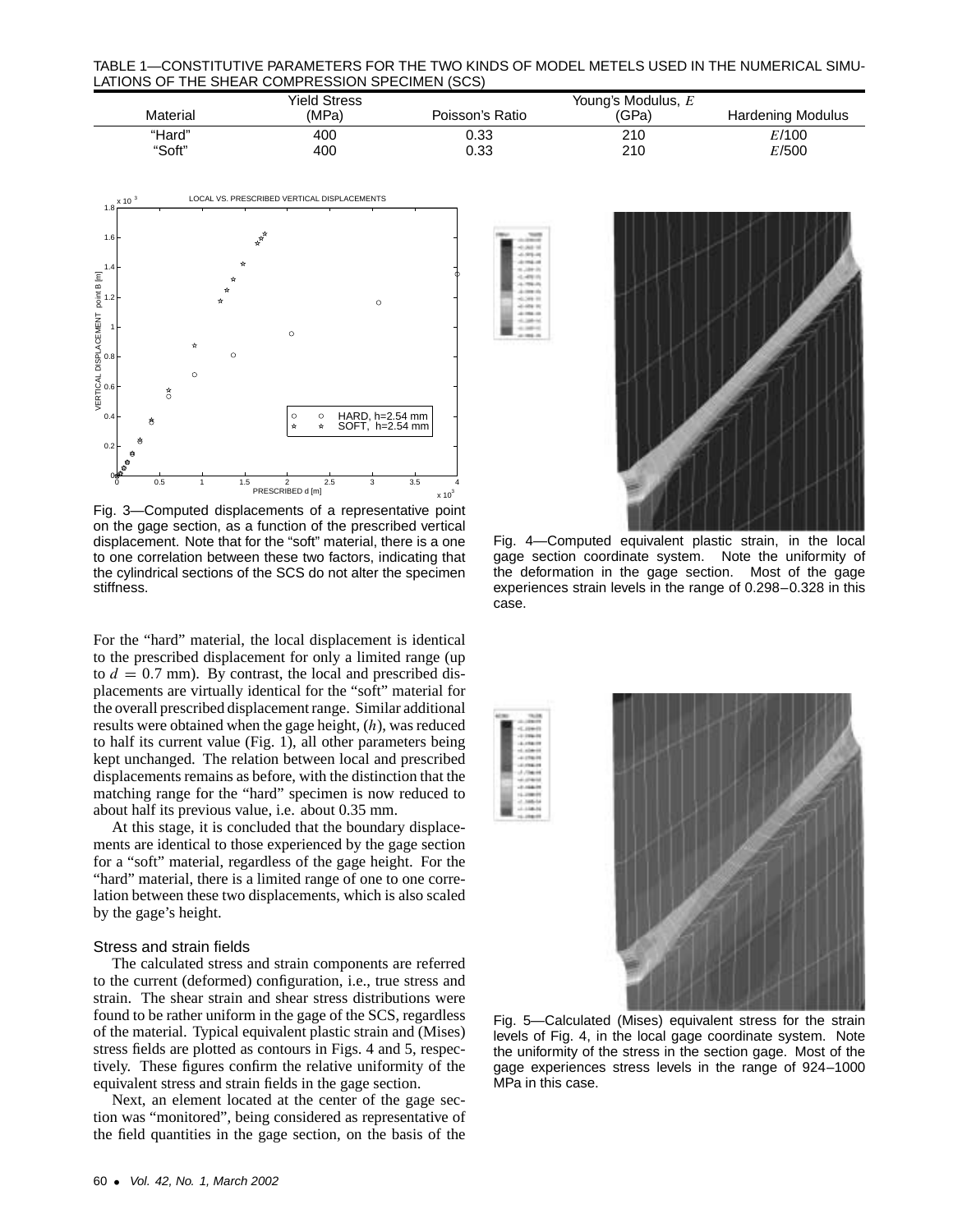uniformity of the stress and strain components. While additional detailed results will be reported elsewhere, the stress and strain field are clearly three-dimensional, of a nature which is not amenable to a simple analytical description such as simple shear. Examination of the strain components indicates, as expected, a dominance of the  $\varepsilon_{12}$  shear strain component. For the representative element, the equivalent stress– plastic strain relationships for the "hard" and the "soft" materials have been plotted in Fig. 6. It can be noted that the equivalent stress–plastic strain relationship is virtually identical to the prescribed constitutive behavior (Table 1). This observation was found to be independent of the gage height. While such a result is not only expected, it nevertheless adds to the validation of the specimen through numerical analysis.

Therefore it can be stated that the stress and strain fields are reasonably uniform in the gage section. The stress and strain state is more complex than that corresponding to simple shear. However, the calculated equivalent stress–plastic strain relationship accurately reproduces the prescribed constitutive law.

#### Simple Relationships for Stress and Strain

The next step is the identification of a simple relationship expressing the nominal equivalent stress ( $\sigma_{eq}$ ), plastic strain ( $\varepsilon_{eq}$ ) and strain rate ( $\dot{\varepsilon}_{eq}$ ) in the specimen in terms of the geometrical parameters of the SCS and the boundary displacement and load. The following relations, based on the numerical results, are proposed:

$$
\varepsilon_{eq} = \frac{d}{h} \; ; \; \dot{\varepsilon}_{eq} = \frac{\dot{d}}{h} \tag{1}
$$

$$
\sigma_{eq} = 0.85(1 - 0.2\varepsilon_{eq}) \frac{P}{\phi t}.
$$
 (2)

As shown in Figs. 7 and 8, these simple approximations hold very well, irrespective of the gage height, for equivalent strains of typically  $\varepsilon_{eq} = 0.4$  for the "hard" material



Fig. 6—Equivalent stress–equivalent plastic strain calculated in the element located at the center of the gage section, at midthickness. The solid line indicates the prescribed constitutive behavior of the material. Note that the prescribed constitutive behavior of both types of materials (see Table 1) is faithfully recovered by the calculation for the two materials.

and  $\varepsilon_{eq} = 1$  for the "soft" material. Beyond this strain level, the simple relationships increasingly underestimate the stress and overestimate the strain, as the deformations get larger. As an example, for the soft material and larger gage height of Fig. 8, the last approximated point ( $\varepsilon = 1.23$ ,  $\sigma = 715$  MPa) underestimates the stress by about 12%, while it overestimates the strain by about 20%, with respect to the calculated point  $(\epsilon = 1.02, \sigma = 812 \text{ MPa})$ . More accurate relationships than Eqs (1) and (2) could of course be devised, but this would impair the simplicity of the approximation, which is what makes it attractive. It also appears that additional numerical modeling is required before the simple relationships can be extended to higher strains.

Consequently, geometrical parameters and measured loads and displacements can be used to determine in a straightforward and simple manner the equivalent true stress– true strain relationship.



Fig. 7—Computed and approximated (Eqs (1) and (2)) equivalent stresses and plastic strains for the "hard" material with two gage heights.



Fig. 8—Computed and approximated (Eqs (1) and (2)) equivalent stresses and plastic strains for the "soft" material with two gage heights.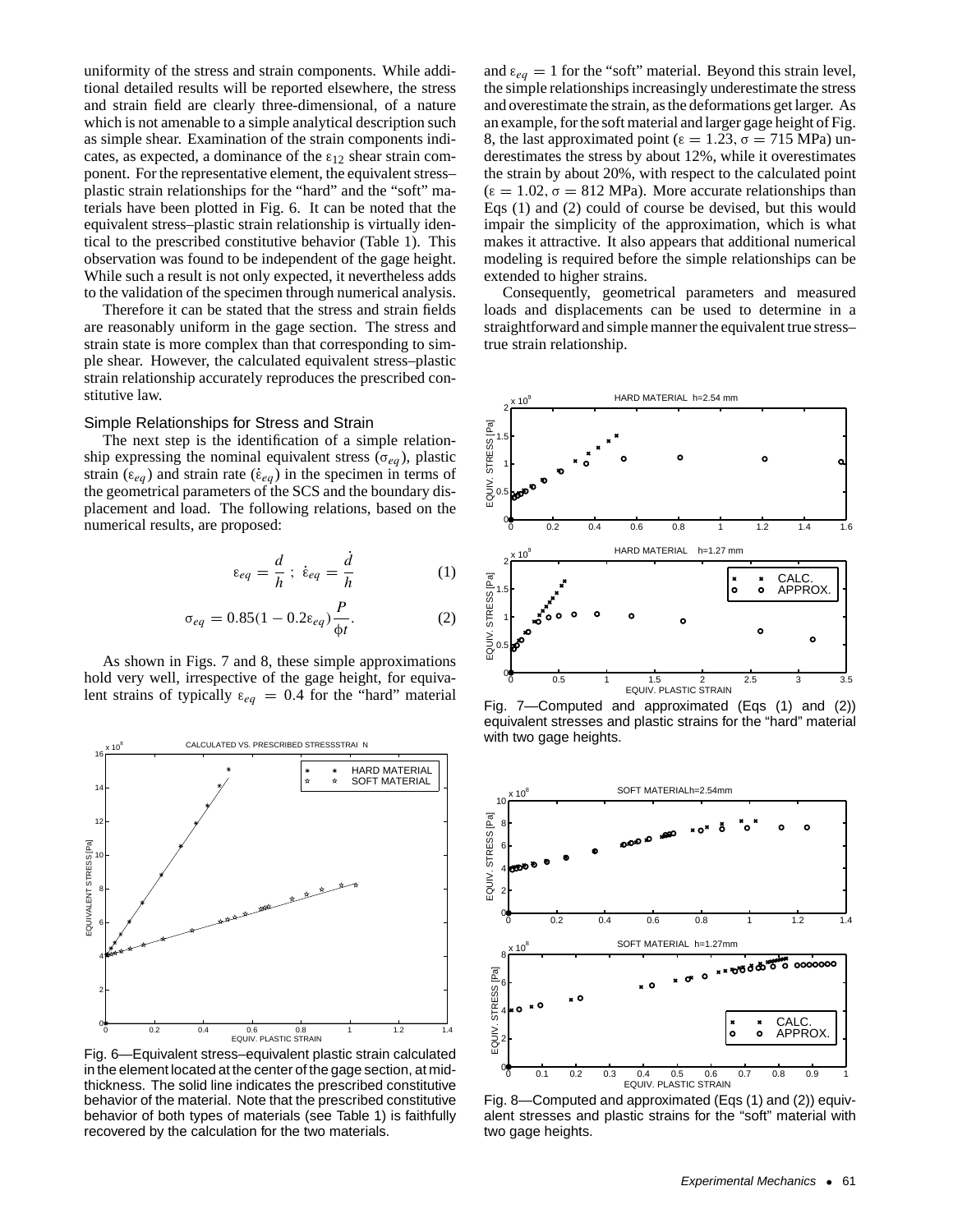At this stage, the results presented in this section will be used to process experimental data as reported in the next section.

## **Experimental Results**

#### Material and Specimens

The goal of the experiments reported in this section is to validate the approach embedded in the use of the SCS for constitutive behavior testing. Therefore, the experiments consist of comparing the stress–strain relationships obtained in simple compression of cylinders (CS) to those obtained by using the SCS through the use of Eqs (1) and (2). The material selected was OFHC (copper), obtained in the form of a 12.54 mm diameter bar. The material was tested in the as received form without any thermal treatment, e.g., annealing. Additional testing was carried out on other materials (annealed Ti6Al4V and 6061-T6 aluminum alloy), but for the sake of brevity, the present paper will only discuss the results obtained for OFHC. The SCS specimens were machined with two gage heights (nominally 2.54 mm and 1.27 mm) and the compression cylinders were 7.5 mm in diameter and varying length to modify the strain rate.

Testing was first carried out in a screw driven INSTRON machine (displacement control) to "calibrate" the SCS versus the cylindrical specimens. High strain rate compressive testing was carried out on a Kolsky (split Hopkinson ) pressure bar.<sup>8</sup>

#### Static Testing

Two cylinders (7.5 mm long) each were compressed at nominal strain rates of  $10^{-4}$  s<sup>−1</sup>. Two SCS were also tested at a strain rate of  $10^{-3}$  s<sup>-1</sup>. Testing was carried out by compressing the cylinders and SCS between lubricated (petroleum jelly) steel platens. A typical stress–strain relation determined using the cylinders and the SCS is shown in Fig. 9. While the curves are very similar, the stresses obtained from the cylindrical specimen are elevated by a constant stress level of about 50 MPa, with respect to the SCS data. Such a shift was repeatedly observed and a possible cause may be frictional effects between the specimen and the platens, despite careful lubrication. Indeed, some degree of barreling was observed to develop during the test. Frictional effects are expected in both types of compressive tests. However, their effect is obviously smaller for the SCS specimen, for which the gage deformation is not altered by friction, nor is it subject to barreling as opposed to the cylinder.

To illustrate the effect of friction on the stress only, assume the stress state in the cylinder can be described by the following stress tensor:

$$
\boldsymbol{\sigma} = \begin{bmatrix} \sigma & \tau & \tau \\ \tau & 0 & 0 \\ \tau & 0 & 0 \end{bmatrix}, \tag{3}
$$

where  $\sigma$  and  $\tau$  represent normal and shear components. Let  $\mu$ , Coulomb coefficient of friction, relate the normal and shear stress,  $\tau = \mu \sigma$  (beyond impending slip, for the sake of simplicity). The equivalent stress ( $\sigma_{eq}$ ) can now be written from the inner multiplication of the deviatoric stress tensor **s** so that:



Fig. 9—Experimental results showing the comparison of the quasi-static stress–strain (strain rate,  $10^{-4}$  s<sup>-1</sup>) curve of OFHC copper, obtained using compressed cylinders and SCS. The 25 MPa offset of the cylindrical specimen is most likely the result of interfacial friction with the loading platens.

$$
\frac{3}{2}s_{ij}s_{ij} = \left[6\mu^2 + 1\right]\sigma^2 = \sigma_{eq}^2.
$$
 (4)

When  $\mu = 0$  (frictionless), the equivalent stress is equal to the uniaxial stress, but for any other values of  $\mu$ , the equivalent stress will be higher than the uniaxial, as observed here. From Eq (4), a calculated value of  $\mu = 0.27$  is sufficient to cause the observed 20% elevation of stress. It should also be noted that the investigated material is close, in a sense, to the "soft" material that was selected for the numerical simulations. A detailed analysis of frictional effects can be carried out for the SCS in order to optimize its geometry, as was done for the SHPB standard specimens. Moreover, it should be noted that barreling of the gage section of the SCS was quite seldom observed in our experiments, and this was only the case for relatively large strains.

It can thus be concluded that the SCS yields stress–strain values which are quite comparable to those obtained from uniaxial tests, without inherent restrictions of necking, barreling or friction.

## Dynamic Testing

Dynamic testing was carried out on a Kolsky (split Hopkinson) pressure bar. For the sake of brevity, we will not describe the technique, and the reader is referred to Kolsky<sup>8</sup> for further details. However, the following specific points must be noted. With this technique, the boundary conditions applied to the deforming cylinder, namely two interfacial incident and transmitted—forces  $(F)$  and displacements  $(u)$ are determined as a function of time, using the strain gage signals on the bars. Let the subscripts  $i, r$ , and  $t$  denote incident, reflected and transmitted signals, respectively. E denotes the Young's modulus of the bars, A their cross sectional area (identical here to that of the SCS), and  $c$  is the longitudinal bar wave velocity,  $(\sqrt{E/\rho})$  where  $\rho$  is the bar material density). The forces and displacements at the interface between the bar and the specimen are given by: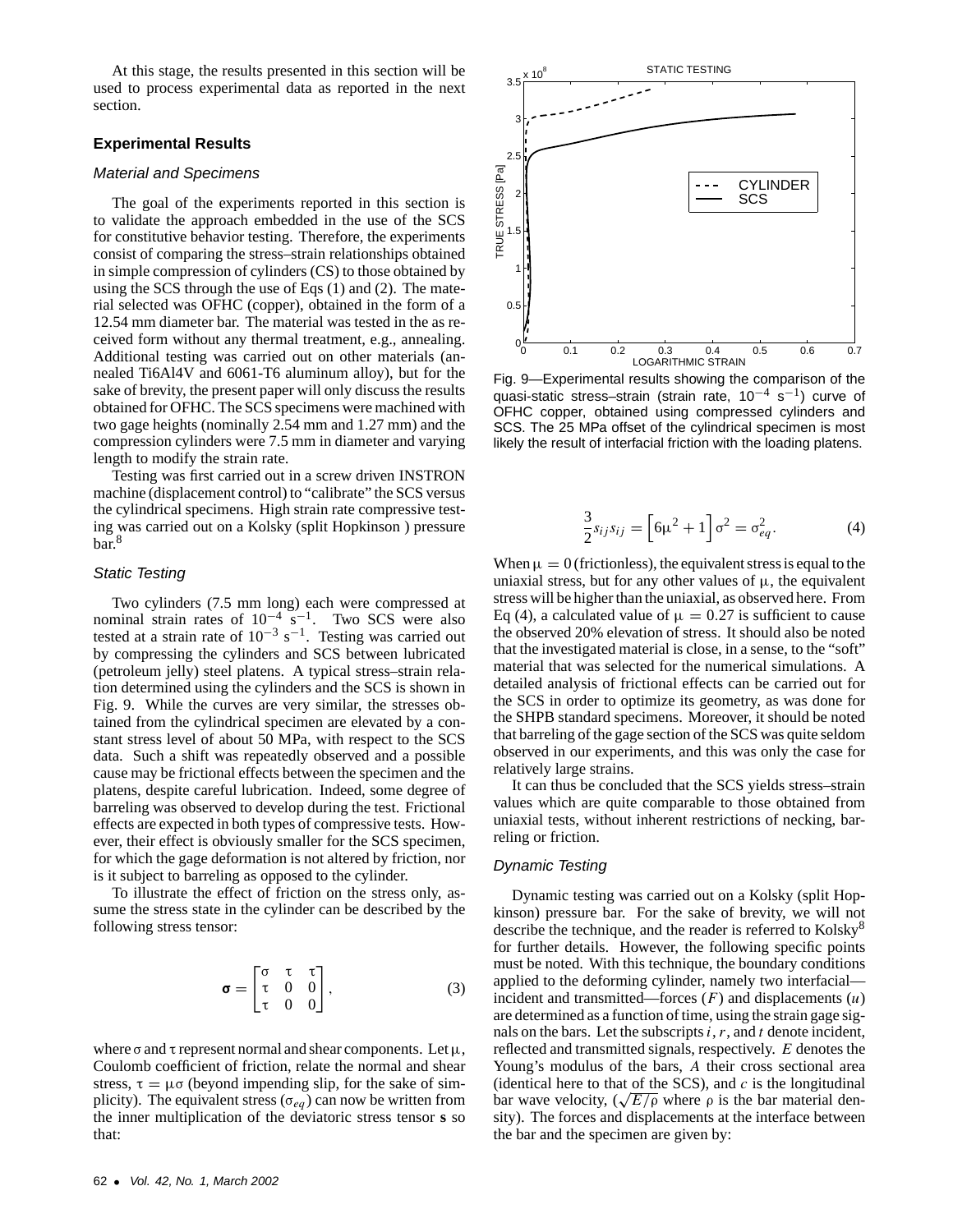$$
\begin{cases}\nP_i(t) = EA\left[\varepsilon_i(t) + \varepsilon_r(t)\right] \; ; \; P_t(t) = EA\varepsilon_t(t) \\
u_i(t) = c \int_0^t \left[\varepsilon_i(t) - \varepsilon_r(t)\right] dt \; ; \; u_t(t) = c \int_0^t \varepsilon_t(t) dt.\n\end{cases} \tag{5}
$$

Consequently, the applied displacement d and load  $P$  (Eqs (1) and (2)) are given by

$$
d(t) = u_i(t) - u_t(t) \; ; \; P(t) = \frac{P_i(t) + P_t(t)}{2}.
$$
 (6)

It must also be noted that in these formulas, force equilibrium is not assumed to hold, *a priori*, as is commonly done in compressive testing of materials in a Kolsky (split Hopkinson) pressure bar. Equations (5) and (6) will be referred to as "complete" without resorting to the assumption of force equilibrium. Once equilibrium is established "simplified" relations, in which  $P_i(t) = Pt(t)$ , can be derived from Eq (5), that is when

$$
\varepsilon_i(t) + \varepsilon_r(t) = \varepsilon_t(t). \tag{7}
$$

At this stage, it is worth noting that whereas the global specimen equilibrium may require several microseconds to establish, the local gage section equilibrium is reached in a much shorter duration due to the small gage dimensions, thus implying a uniform deformation state in the gage. It is the latter which is relevant to the SCS. However, stress–strain calculations using complete and simplified relations will yield different results for initial strain whose extent is dictated by the strain rate. Past this initial strain, both formulations yield the same result. Such a limitation is a characteristic of the Kolsky bar testing, regardless of the specimen geometry.

Consequently, we adopted the following approach: for each test, the stress–strain relationship was calculated using both the complete and the simplified formulas, and the average stresses and strains were then calculated using Eqs (1) and (2), as mentioned.

#### A COMPARISON BETWEEN SCS AND CYLINDERS

The range of dynamic strain rates from 2500 s<sup>-1</sup> to 18000 s−<sup>1</sup> was investigated using cylindrical compression specimens (CS) and SCS specimens. The range of strain rates from 2500 s<sup>-1</sup> to 10000 s<sup>-1</sup> was characterized with cylindrical specimens. The range of strain rates from  $7000 \text{ s}^{-1}$  to 18000 s−<sup>1</sup> was characterized with SCS. Selected comparative results are shown for typical strain rates which are achievable by both techniques. In Fig. 10, we have plotted comparative typical results obtained at strain rates of 7000 and 9000  $s^{-1}$ . This figure shows the high level of similarity between the results obtained with the two distinct techniques, beyond an initial strain of about 0.15.

Finally, the flow stress at a strain of 0.2, as a function of the strain rate, is shown in Fig. 11. Data obtained using both cylindrical and SCS specimens have been plotted on the same figure. Additional data points have been inserted, based on the results of Nemat-Nasser *et al.*<sup>9</sup> The current results from the SCS specimen capture the trend and magnitude of the flow stress in the range of strain rates investigated. The characteristic rate sensitivity of OFHC copper is noticeable.



Fig. 10—Experimental results showing the comparison of the dynamic stress–strain curve of OFHC copper, obtained using compressed cylinders and SCS at strain rates of 7000  $s^{-1}$  and 9000 s<sup>-1</sup> respectively.





Fig. 11—Strain rate dependence of the flow stress of OFHC copper at an equivalent plastic strain of 0.2. The strain rate range varies from  $10^{-4}$  to  $18 \times 10^3$  s<sup>-1</sup>. The results have been obtained using compression cylinders and SCS. Results by Nemat-Nasser et  $al<sup>9</sup>$  have been added for comparison purposes.

This figure illustrates the potential of the new SCS to yield data at higher strain rate, i.e  $10^4$  s<sup>-1</sup> and above, where little data is available.

## **Discussion**

A new specimen geometry has been proposed for large strain constitutive testing of materials. The specimen has been extensively analyzed to provide a clear description of the stress and strain state in the gage section. The analysis shows that the deformation of the gage section is far from being the ideal case of pure shear, or more realistically simple shear. However, such assumptions are not needed here, as it is shown that the SCS deformation is driven by the prescribed